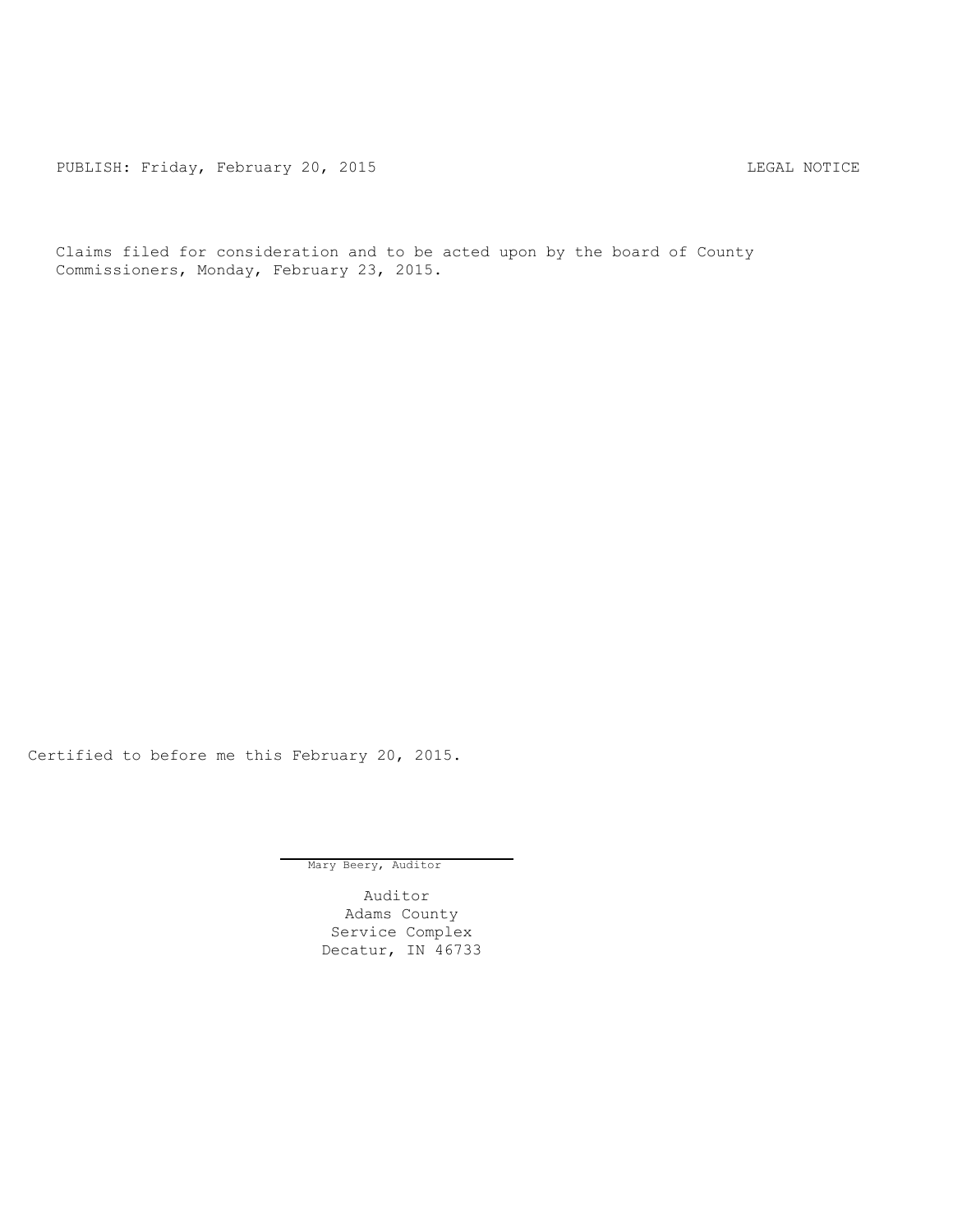

## **Claims Docket for Newspaper Adams County, Indiana**

## For Period: **1/27/2015** to **2/9/2015**

*313 W. Jefferson St. Decatur, IN 46733 (219) 724-2600*

## Date Claims to be Paid: **2/23/2015**

| <b>Vendor</b>                      | <b>Amount</b> | <b>Vendor</b>                            | <b>Amount</b> |
|------------------------------------|---------------|------------------------------------------|---------------|
| Adams Memorial Hospital            | 55,027.90     | Indiana Michigan Power                   | 7,854.30      |
| American Wire Rope & Sling         | 2,650.80      | Arnold Lumber Co., Inc.                  | 96.20         |
| Berne Ready Mix                    | 905.00        | Berne Tri-Weekly News                    | 70.64         |
| Suburban Propane LP                | 49.50         | Brateman's, Inc.                         | 400.00        |
| <b>BSN</b> Sports Inc              | 165.93        | Butler, Fairman, & Seufer                | 1,650.00      |
| Cintas Location #338               | 54.35         | City Of Decatur                          | 652.58        |
| Decatur True Value                 | 208.18        | <b>Complete Printing Service</b>         | 455.00        |
| Craigville Telephone Comp          | 119.00        | Decatur Chamber Of Commerce              | 10.00         |
| Decatur Daily Democrat             | 481.68        | Decatur Postmaster                       | 1,510.00      |
| MAXIMUS Consulting Services, Inc.  | 1,950.00      | Douglas L. Bauman                        | 108.00        |
| Gordon Food Service                | 2,210.70      | Haywood Printing Company                 | 410.89        |
| I.C.O. Training Fund               | 4.00          | Indiana State Police                     | 60.00         |
| J.L. MFG. & FAB., INC.             | 75.00         | The Janitors Supply Company, Inc.        | 105.60        |
| Lehman Feed Mill                   | 577.50        | Mark S. Gresla, MD                       | 60.00         |
| Mind's Eye Graphics                | 629.28        | Monroe Water Department                  | 160.80        |
| Nipsco                             | 9,102.53      | Piqua Repair Inc.                        | 103.90        |
| Portland Motor Parts, Inc          | 27.27         | Quill Corporation                        | 266.80        |
| Rhonda L. McIntosh                 | 25.00         | Roger Thompson                           | 60.00         |
| Selking International              | 1,595.26      | Sherwin-Williams                         | 53.01         |
| Stone-Street Quarries, Inc.        | 96.89         | Print Shop                               | 228.40        |
| Thomas Wade Sheets                 | 100.00        | Top Supply Company                       | 164.44        |
| Tractor Supply Credit Plan         | 87.94         | Treasurer of Adams County                | 50,542.92     |
| Tri-State First Aid                | 36.35         | Welder Services, Inc.                    | 32.23         |
| Zwick And Jahn Funeral Home        | 200.00        | Burry, Herman, Miller & Brown, P.C.      | 2,140.96      |
| Imi Irving Material, Inc.          | 472.78        | Adams County Automotive Supply, Inc.     | 92.44         |
| <b>Briggs Corporation</b>          | 55.45         | Bailey's Test Strips & Thermometers, LLC | 104.00        |
| Bank Of Geneva                     | 9.00          | Waste Management                         | 364.79        |
| Tri County Excavating              | 23,555.00     | Don Myers Plumbing                       | 197.75        |
| Jackson Oil & Solvents, I          | 4,563.56      | Bob's Locksmith Shop                     | 100.00        |
| Gopher                             | 118.87        | Zurcher's Best-One Tire & Auto Care, Inc | 187.50        |
| Tom Magnan/Special Needs           | 6.00          | <b>Truck Pro</b>                         | 595.49        |
| Harvest Land Co-op                 | 4,655.86      | Wal-Mart                                 | 299.73        |
| Adams County Truck Repair, Inc.    | 369.23        | Impac                                    | 247.50        |
| Thomas R Krueckeberg               | 105.60        | Adams County Sheriff's Department        | 95.00         |
| <b>ERS Wireless Communications</b> | 1,570.90      | Troyer's Market LLC                      | 1,549.14      |
| Dick J. Beard                      | 20.00         | Alpine Falls, Inc.                       | 16.48         |
| Forms Management Group, Inc.       | 244.31        | Extinguisher Co. No. 1                   | 102.55        |
| <b>Stationair's Express</b>        | 1,451.11      | Habegger's Ace Lumber #4488              | 8.11          |
| Schwartz Blacksmith, LLC           | 2.37          | Miller Land Surveying, Inc.              | 1,975.00      |
| Cintas Location #G64               | 669.64        | LBH Chemical & Industrial                | 1,475.15      |
| Robert E. Rhoades                  | 60.00         | Joe H Construction                       | 6,230.00      |
| RICOH USA, INC.                    | 944.82        | Decatur Ace Hardware                     | 327.79        |
| Havel                              | 6,876.00      | O'Reilly Auto Parts                      | 160.45        |
| Carnall, Andrews & Crell, P.C.     | 289.10        | Paperless Business Solutions, LLC        | 257.50        |
| Central Customer Charges           | 207.13        | 3M Electronic Monitoring                 | 11,694.35     |
| Manley Meats, Inc.                 | 1,223.88      | Travelers                                | 5,022.50      |
| <b>Advance Auto Parts</b>          | 21.28         | Patterson Medical - Sammons Preston      | 198.39        |
| Kent Lehman                        | 60.00         | S2 Architects, LLC                       | 130,621.50    |
|                                    |               |                                          |               |